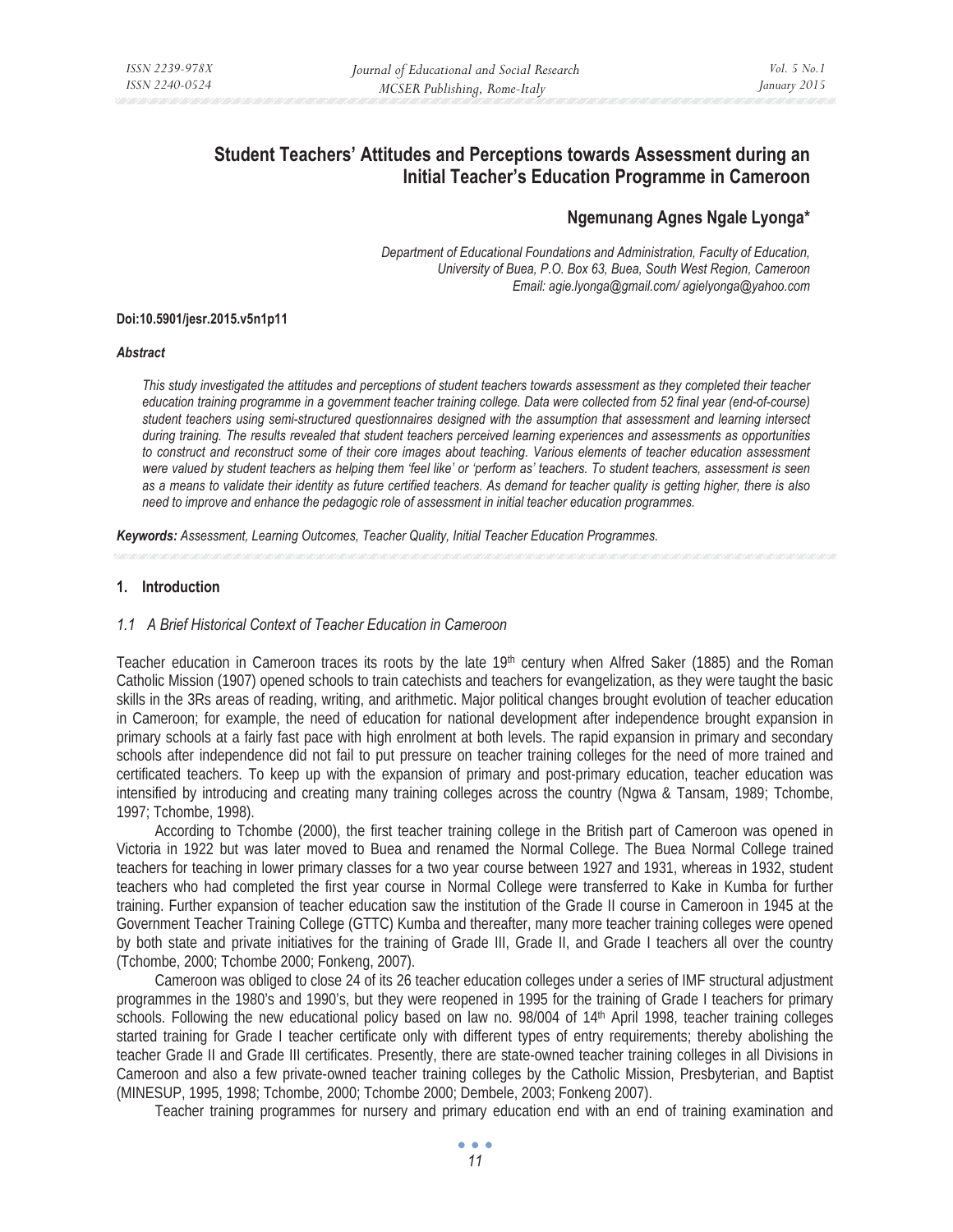certification of student-teachers for the Teacher Grade I certificate (Ngwa & Tansam, 1989; Tchombe, 2000). The state maintains significant control over teacher education by running national examinations for entry to Initial Teacher Education (ITE) programmes and for graduation from the programme as a qualified and certificated teacher. Given the well-known influence of final examinations over the preceding curriculum, assessment of student teachers learning in this context is a key issue. Government policy since 2003 suggests a desire to balance the expedient accreditation of teachers for government schools with promoting learning that prepares student teachers well for their future profession (Tambo, 2000; Ndongko & Nyamnjoh, 2000). In other words, there appears to be an implicit recognition that teacher education and the assessment that is inherently a part of an initial qualification programme, have both social and pedagogic purposes.

During the recent revival of many ITE programmes, functional reforms have generally been overshadowed by organizational and logistic concerns. One of these reforms is a better harmonization of teacher education within both sub-systems by introducing a common policy in state certification. Under the post-Jomtien framework, the state, through its policy of decentralization and commercialization of services, has further reconfigured teacher education provision with private providers as important actors. While these policies are part of educational reforms aimed at promoting access, equity, and quality education, there is need to consider the implications for student teachers' learning, assessment, and certification (Tambo, 2003; Dembele, 2003).

### **2. Literature Review**

### *2.1 Conceptual Framework*

The relationship between assessment and learning is fundamental to formal education, which on the one hand ideally seeks to know and build on what has already been learnt, and on the other hand usually requires some measure of what has been learnt to judge either the learner or the teacher, or both. The former is pedagogic in character while the latter is social. Both functions of assessment have been discussed extensively in the assessment literature. Literature on the pedagogic role of assessment addresses theories of both assessment *for* learning (formative assessment) and assessment *of* learning – summative assessment (Taras, 2005). The social function of assessment, often mediated by summative assessment, has also been an important part of the discourse. Given the social and economic value of academic qualifications (Taras, 2005), assessment of learning has significantly contributed both to subverting and maintaining power relations in different societies (Tabulawa, 1997; 2003; Struyven et al., 2005; Segers et al., 2008).

Attitudes or perceptions are not only the individual opinions of student teachers with regard to examinations and tests. Rather, they are framed in response to memories and experiences of social actions and interactions. From this standpoint, that which is 'memorable' is a function of shifting cultural categories which influence what is thinkable, what is appropriate, what is valued, and what is noteworthy (Brown, 2004; Peterson & Irving, 2007). Perceptions are in themselves part and parcel of reality. By exploring perceptions, this work implicitly examines the pedagogic function of student teachers' experiences of assessment through learning interactions. In this sense, it is *interpretive* because it elucidates assessment as a useful and 'performative' tool in student teachers' learning; that is, one that leads to a concrete actions and promotes learning. This work attempts to confront and validate student teachers' perceptions against important theories and models by which they learn to teach and also to give voice to student teachers' perspective of learning and assessment. For as it appears in literature student teachers' voices have the least power on what constitutes good pre-service learning (Coultas & Lewin, 2002; Gardner, 2006; Crossouard, 2009).

# *2.2 Purpose of Study*

The purpose of this study was to describe student teachers attitudes and perceptions towards assessment during initial teacher education training, and how such attitudes and perceptions might reflect on how they learn to become teachers. The study described how students teachers perceptions of assessment affect their learning, including how they negotiate the tension between the pedagogic value of assessment and its social role of certifying them as future teachers.

# *2.3 Study Context/Setting*

Government Teachers Training College (GTTC) Buea was the setting for this assessment study. Assessment in this study is understood beyond its summative functions. The ambient context of learning, as the entire institution prepared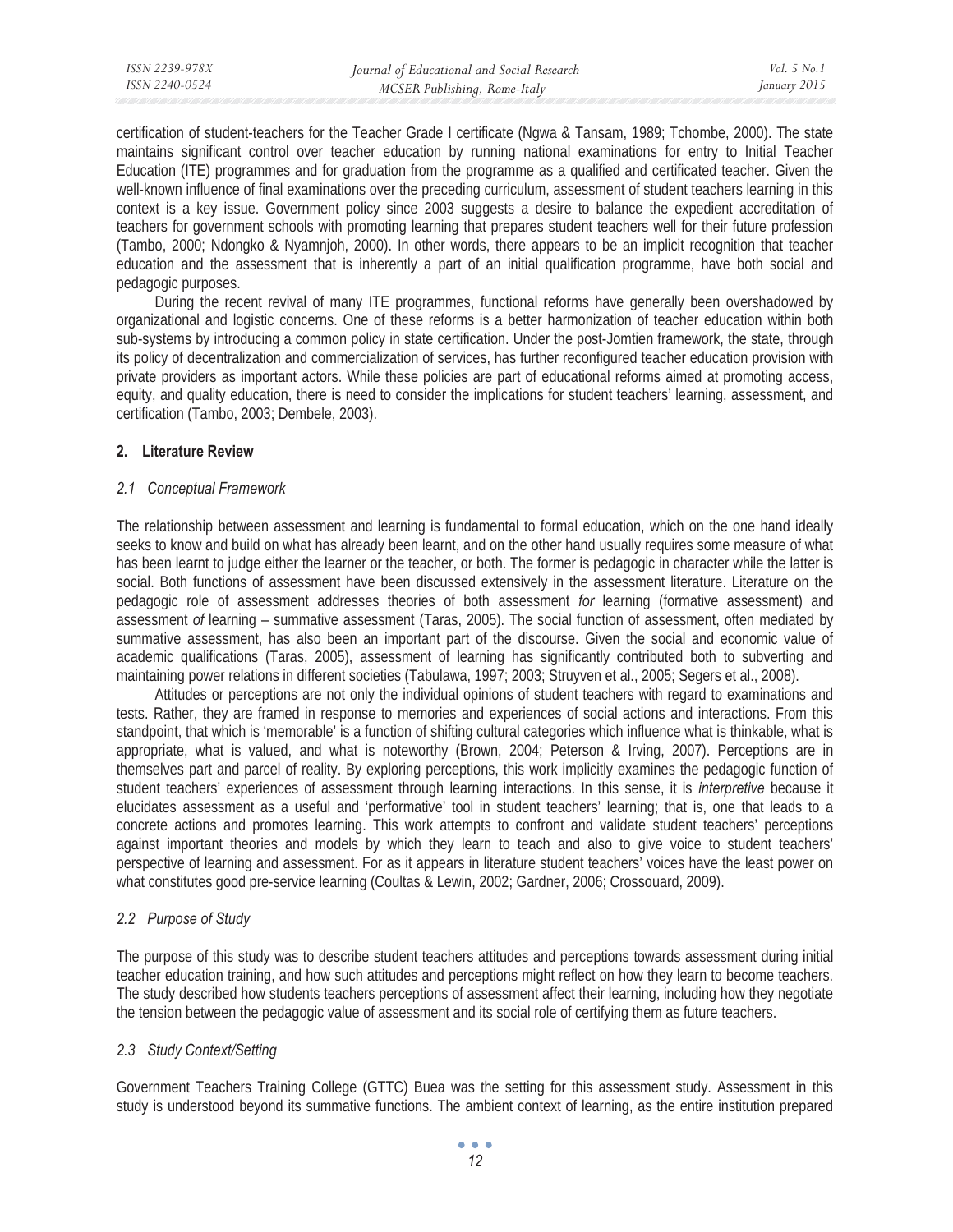| ISSN 2239-978X | Journal of Educational and Social Research | <i>Vol.</i> 5 $No.1$ |
|----------------|--------------------------------------------|----------------------|
| ISSN 2240-0524 | MCSER Publishing, Rome-Italy               | January 2015         |

for final examinations, provided a favorable setting for the collection of data. GTTC was created by the Cameroon Ministry of Secondary Education (Creation Decree No. 85/1202) on August 1985; however, the training college started training in the 1986/1987 academic year with 168 students and 31 teachers trainers and three years after, from 1990- 1995, there was a break in training. The purpose of the training college was to train "grade-one" teachers to be absorbed in the primary school system in Cameroon; with objectives to mold student teachers who will in turn teach primary school pupils using all the teaching competencies and improve on the educational standards in Cameroon.

GTTC Buea was selected for this study on the basis of accessibility, there are likely to be some commonalities that might make the research useful to other teachers training colleges in Cameroon. This is because all ITE programmes in Cameroon follow the same calendar and state board examinations centrally implemented under the auspices of the Ministry of Secondary Education. The duration of the ITE programme of study depends on students' entry level qualifications; students entering with 'O' Level qualification (5 years of secondary education) study for three years while those with 'A' level qualifications (two years high school certificate) or a bachelors degree take a one-year programme, all for the same "grade-one" certification.

### **3. Research Methodology**

Semi-structured questionnaires were designed with the assumption that assessment and learning intersect in rather complex ways throughout the entire learning process and not only during summative evaluations of learning (Black & William, 2003; Torrance & Pryor, 1998; 2001). The questionnaires addressed student teachers' learning and assessments, particularly before, during and after specific learning experiences; as well as student teachers future as teachers; and the teacher certification examination at the end of the training. Student teachers' attitudes towards assessment were memorable experiences seen to have stimulated learning primarily in how student teachers perceived and reacted to examinations expectations and how student teachers saw themselves as future teachers. Student teachers' attitudes correspond to the ways by which assessment and concrete classroom experiences influence learning as to how student teachers cognitively reconcile assessment and learning how to teach (Lewin & Dunne, 2000; Karp & Wood, 2008).

For each sets of specific statements about teaching and learning, four answer options were given for participants to give their level of agreement as follows: (i) "strongly disagree" (ii) "disagree" (iii) "agree" and (iv) "strongly agree". Demographic items in the survey included gender, qualification used to enter the teacher training programme, and whether respondents have been teachers before getting to the programme. The semi-structured questionnaire was initially pilot-tested for clarity on a sample of six student teachers at a private run ITE programme within the same district.

After obtaining permission, a request was made to the final year student teachers of GTTC for participation in the project. The researcher informed them of the voluntary nature of participation and the right to withdraw from participating at any time with no penalty. Copies of the questionnaire containing an introductory message at the beginning were given to two teachers of GTTC to administer to student teachers (in their final year of training) during their final examinations. A reminder was sent a week later (immediately after their examinations) to solicit additional responses. Statistical analyses were conducted using SPSS software (Statistical Package for the Social Sciences, Version 17.0). Descriptive statistics were used to describe demographic characteristics of study participants and responses to survey items. Frequencies and percentages were used to analyze responses for each of the variables.

In addition to the percentage description of general perceptions on examinations and the certification examination, means were calculated into a low-high rating of the response choices. Initial perceptions were assessed by assigning numerical value to each rating ('Strongly Disagree' = 1; 'Disagree' = 2; 'Agree' = 3; and 'Strongly Agree' = 4), then calculating the mean for each item (on the basis of 52 different responses) and finally dividing the range of values into 'low' (0.1 to 2.0), 'medium' (2.0 to 3.0) and 'high' (3.0 to 4.0) to achieve the agreement ratings.

#### *3.1 Demographics of Participants*

Table 1 provides a summary of demographic characteristics of the survey participants. A total of 52 student teachers who were in the final year or at the end of their training responded to the survey; 11.5% of the respondents were male and 88.5% were female. More respondents (78.8%) indicated they entered or were admitted at GTTC with Advanced/Levels, while 13.5% entered with Ordinary/Levels, and 5.8% entered with Bachelor degrees. When asked about previous teaching experiences before gaining entry at GTTC, 82.7% respondents indicated they had no previous teaching experiences before the training, whereas 13.5% mentioned they had been uncertified teachers before entry the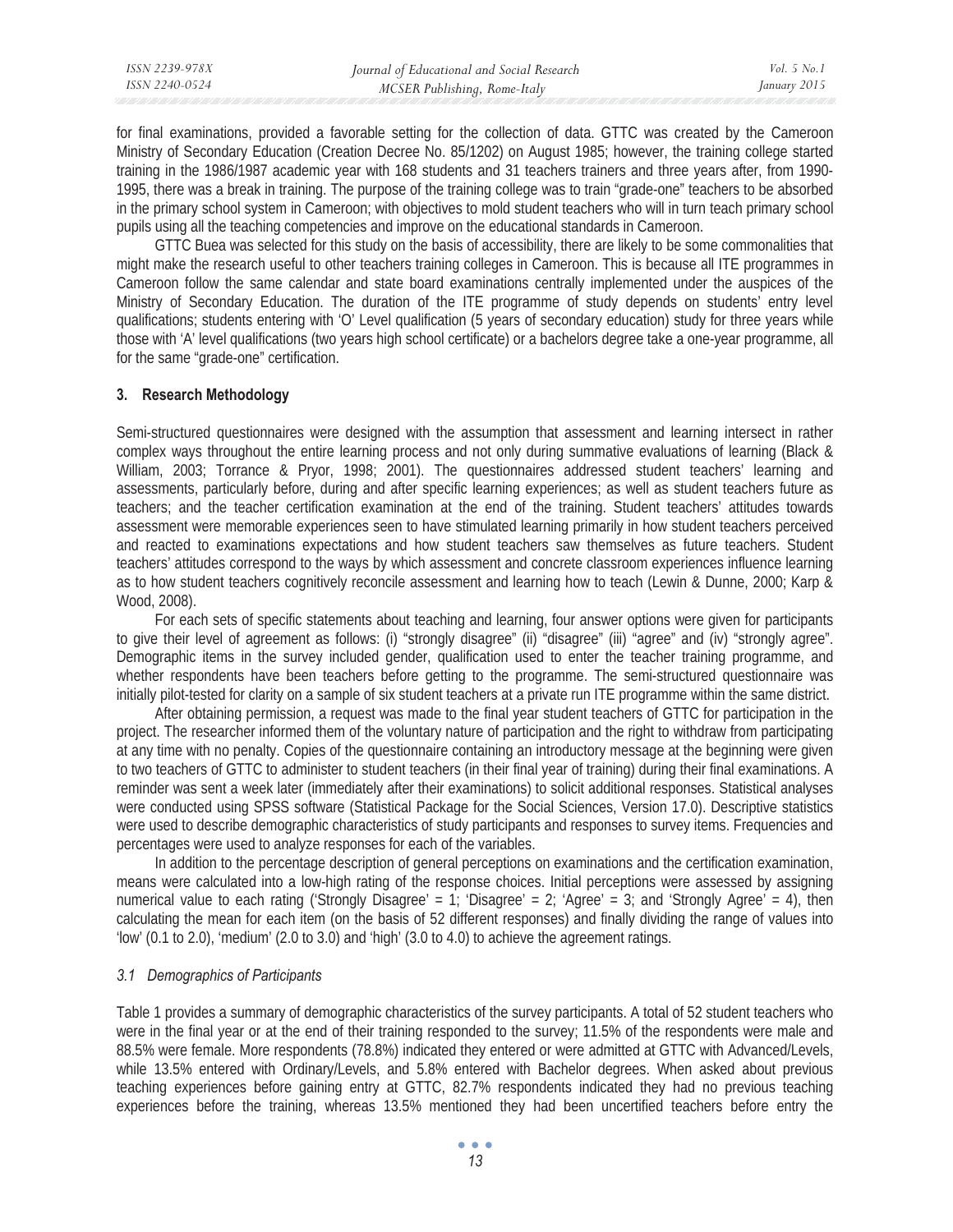#### programme.

### **Table 1:** Characteristics of Study Population

| <b>Characteristics of Survey Respondents:</b> | Number (n) | Percentages (%) |
|-----------------------------------------------|------------|-----------------|
| Gender ( $n = 52$ )*                          |            |                 |
| Male                                          | 6          | 11.5%           |
| 2.<br>Female                                  | 46         | 88.5%           |
| Entry Qualification ( $n = 52$ )*             |            |                 |
| O/Level                                       |            | 13.5            |
| 2.<br>A/Level                                 | 41         | 78.8            |
| 3.<br>B.A/B.Sc.                               | 3          | 5.8             |
| 4.<br>Missing Data                            |            |                 |
| Teaching Experience before Training (n=52)*   |            |                 |
| Yes                                           |            | 13.5            |
| 2.<br>No                                      | 43         | 82.7            |
| 3.<br>Missing Data                            |            |                 |

\*Number of Respondent is indicated in parentheses.

### **4. Findings and Discussions**

General findings on student teachers' general attitudes and perceptions of regular examinations are summarized in Table 2 by survey items among participants. Majority of survey respondents, 78.8% strongly agreed and 11.5% agreed that examinations make them remember things studied in class; whereas 7.7% strongly disagreed that examinations make them to remember things studied in class. Most participants 82.7% strongly agreed and agreed 9.6% that examinations motivate them to learn how to teach better, while 3.8% disagreed and 3.8% strongly disagreed that examinations motivated them to learn how to become better teachers. Further, 63.5% of the respondents strongly agreed and 19.2% agreed that examinations prove to their teachers that they know the subjects materials, whereas it is not the case for the other respondents 7.7% disagreed and 7.7% strongly disagreed.

**Table 2:** Percentages of Student Teachers' General Attitudes and Perceptions of Examinations

| <b>Survey Items</b>                                                           |              | D          |            | SΑ         | Total |
|-------------------------------------------------------------------------------|--------------|------------|------------|------------|-------|
| Items on written or oral examinations:                                        | $n$ (%)      | $n$ (%)    | $n$ (%)    | $n$ (%)    | 'n    |
| Examinations make me remember things done in class                            | 4(7.7%)      | $0(0\%)$   | 6(11.5%)   | 41 (78.8%) | 51    |
| They motivate me to learn how to teach better                                 | $2(3.8\%)$   | $2(3.8\%)$ | $5(9.6\%)$ | 43 (82.7%) | 52    |
| They prove to my teachers that I know the subject material                    | 4 (7.7%)     | 4 (7.7%)   | 10 (19.2%) | 33 (63.5%) | -51   |
| They prove to me that I am progressing in my knowledge on how to be a teacher | $1(1.9\%)$   | $3(5.8\%)$ | $5(9.6\%)$ | 43 (82.7%) | -52   |
| They are accurate in measuring my skills as a teacher to be                   | 6(11.5%)     | $5(9.6\%)$ | 9(17.3%)   | 32 (61.5%) | 52    |
| How I perform at exams tell whether I can teach well or not                   | $27(51.9\%)$ | 4 (7.7%)   | $5(9.6\%)$ | 15 (28.8%) | 51    |

\*Total number of participants responding to each survey item

A large percent of participants 82.7% strongly agreed and 9.6% agreed that examinations proved to them that they were progressing in their knowledge on how to become teachers, whereas 5.8% disagreed and 1.9% strongly disagreed that examinations prove they were making progress on how to become teachers. In addition, 82.7% of the respondents strongly agreed and 17.3% agreed that examinations were accurate in measuring their skills as future teachers, while 9.6% disagreed and 11.5% strongly disagreed. More than half of the participants, 51.9% and 7.7% strongly disagreed and disagreed respectively that their performances in examinations do not tell whether they will be quality teachers in the future or not; whereas 9.6% agreed and 28.8% strongly agreed that their performances in examinations tell that they will be quality teachers in the future.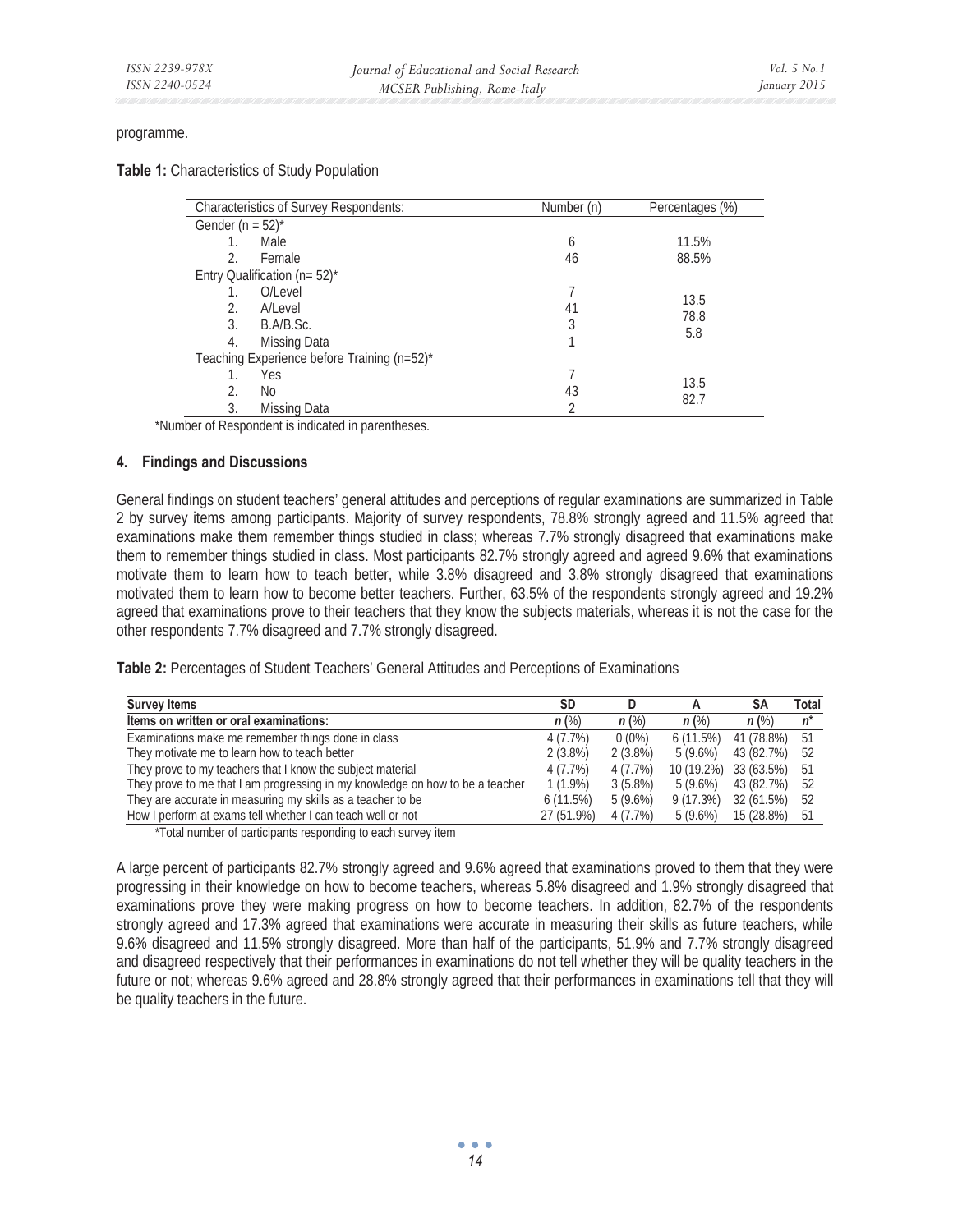**Table 3:** Rating of Student Teachers' General Attitudes and Perceptions of Examinations

| Items on written or oral examinations                                         | <b>Agreement rating</b> |
|-------------------------------------------------------------------------------|-------------------------|
| Examinations make me remember things done in class                            | High                    |
| They motivate me to learn how to teach better                                 | High                    |
| They prove to my teachers that I know the subject material                    | High                    |
| They prove to me that I am progressing in my knowledge on how to be a teacher | High                    |
| They are accurate in measuring my skills as a teacher to be                   | High                    |
| How I perform at exams tell whether I can teach well or not                   | Low                     |

Table 3 shows statements and respective ratings of student teachers' general attitudes and perceptions of examinations at the end of their training**.** Ratings in the form of assessments are convergent and consistently used (with few exceptions) to determine "if" the student knows the subject matter. Hence, the ability to 'remember things done in class' and to 'prove to teachers that knowledge has been gained', are highly rated concepts when it comes to the evaluation of performance in examinations. These concepts proved the student teachers' understanding of the subject matter. Correspondingly, from a student's standpoint, teacher educators contribute to good performance when their 'notes are good' and 'understandable'; when 'questions are straight forward;' and when examinations are centered on topics taught during classroom sessions. These perceptions were highly rated among student teachers, with the exception of "how I perform at exams tell whether I can teach well or not" which was lowly rated among participants.

Table 4 presents the percentages of student teachers future as teachers as they prepared for their certification examination. Majority of the respondents strongly agreed, 67.3%, and agreed, 23.1%, that reading and memorizing their notes are very important as they prepared for their certification examinations, while 5.8% disagreed. Further, 67.3% and 13.5% of survey respondents strongly agreed and agreed that using past certification examinations questions were very important for high performance, while 11.5% disagreed and 1.9% strongly disagreed. Many respondents equally strongly agreed, 63.5%, and agreed, 23.1%, that studying in groups with other students is very important to them as they prepare for their certification examinations, whereas only 5.8% and 3.8 % disagreed and strongly disagreed respectively. Furthermore, respondents also strongly agreed, 65.4%, and agreed, 28.8%, that revision classes were very important as they prepared for their certification examinations, while only 1.9 % disagreed and none strongly disagreed. Finally, 32.7% and 25.0% of survey respondents strongly agreed and agreed that doing more teaching practice was important as they prepare for their certification exams, whereas 19.2% and 15.4% disagreed and strongly disagreed that doing more teaching practice is important for certification examinations.

| <b>Survey Items</b>                                                             | <b>SD</b>  | D       | А                                         | <b>SA</b> | Total |
|---------------------------------------------------------------------------------|------------|---------|-------------------------------------------|-----------|-------|
| How important are the following as I prepare for my certification examinations: |            | $n$ (%) | $n$ (%)                                   | $n$ (%)   | n*    |
| Reading and memorizing my notes                                                 | $0(0\%)$   |         | 3(5.8%) 12(23.1%) 35(67.3%) 50            |           |       |
| Using past certification exams questions                                        |            |         | 1(1.9%) 6(11.5%) 7(13.5%) 35(67.3%) 50    |           |       |
| Studying in group with other students                                           | $2(3.8\%)$ |         | 3(5.8%) 12(23.1%) 33(63.5%) 50            |           |       |
| Revision classes                                                                | $0(0\%)$   |         | 1(1.9%) 15(28.8%) 34(65.4%) 50            |           |       |
| Doing a lot of teaching practice                                                |            |         | 8(15.4%) 10(19.2%) 13(25.0%) 17(32.7%) 50 |           |       |
| I could become a "good teacher" if I:                                           |            |         |                                           | <b>SA</b> | Total |
| Recalled everything in my class notes                                           |            |         | 4(7.7%) 7(13.5%) 20(38.5%) 18(34.6%) 50   |           |       |
| Passed all my exams in good grades                                              |            |         | 3(5.8%) 7(13.5%) 14 (26.9%) 26(50.0%) 50  |           |       |
| Observed other teachers as they teach                                           | $0(0\%)$   |         | 3(5.8%) 12(23.1%) 35(67.3%) 50            |           |       |
| If allowed to try other ways of teaching that I might like best                 | $3(5.8\%)$ |         | 2(3.8%) 16(30.8%) 29(55.8%) 50            |           |       |
| Observed more experience teachers and repeat what they do                       | $0(0\%)$   |         | 2(5.8%) 13(25.0%) 33(63.5%) 50            |           |       |

**Table 4:** Percentages of Student Teachers' General Attitudes and Perceptions as Future Teachers

\*Total number of participants responding to each survey item.

To determine student-teachers' perceptions of becoming quality teachers, survey participants were asked to indicate how they could become "good teachers" in the future. Many participants strongly agreed, 34.6 %, and agreed, 38.5 %, that they could become "good teachers" if they recalled everything in their class notes, whereas 13.5 % and 7.7% disagreed and strongly disagreed respectively. Further, 50% of respondents strongly agreed and 26.9% agreed that they could become "good teachers" if they passed all the examinations with good grades, whereas 13.5% disagreed and 5.8% strongly disagreed. More respondents, 67.3% and 23.1% strongly agreed and agreed respectively that they could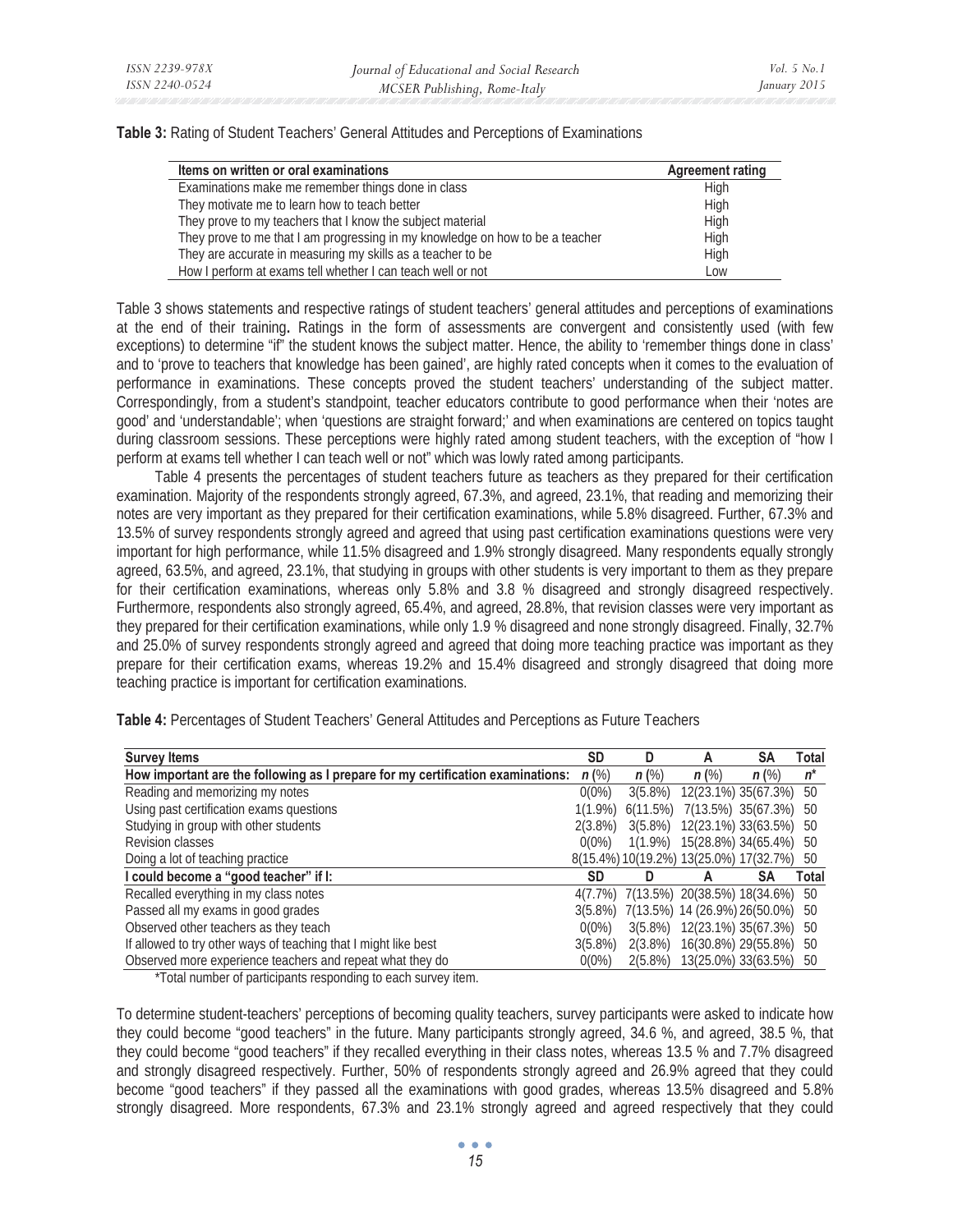become "good teachers" if they observed other teachers teach while 5.8% disagreed and none strongly disagreed. More than half, 55.8%, of participants strongly agreed and 30.8% agreed that they could become "good teachers" if they were allowed to try other ways of teaching which they might like best; whereas 3.8% and 5.8% of participants disagreed and strongly disagreed respectively that they could become "good teachers" if they were allowed to try other ways of teaching which they might like best. Finally, a majority of participants, 63.5% and 25.0% strongly agreed and agreed that they could become "good teachers" if they observed more experience teachers and repeat what they do, whereas 5.8% disagreed and none strongly disagreed.

**Table 5:** Rating of Student Teachers' General Attitudes and Perceptions as Future Teachers

| How important are the following as I prepare for my certification examinations: | <b>Agreement rating</b> |
|---------------------------------------------------------------------------------|-------------------------|
| Reading and memorizing my notes                                                 | High                    |
| Using past certification exams questions                                        | High                    |
| Studying in group with other students                                           | High                    |
| Revision classes                                                                | High                    |
| Doing a lot of teaching practice                                                | Medium                  |
| I could become a good teacher if I:                                             | <b>Agreement rating</b> |
| Recalled everything in my class notes                                           | Medium                  |
| Passed all my exams in good grades                                              | Medium/High             |
| Observed other teachers as they teach                                           | High                    |
| If allowed to try other ways of teaching that I might like best                 | High                    |
| Observed more experience teachers and repeat what they do                       | High                    |

Table 5 shows statements and agreement ratings of student teachers' as future teachers as they prepared for the end of training certification examinations. A summary of agreement ratings shows that although examinations prove to teacher educators or teacher trainers that their students know the subjects materials taught in class, and also that the students are progressing in their knowledge on how to become teachers; examinations at the same time measure student teachers skills to become better teachers in future; but the way that student teachers perform in these examinations do not predict whether these student teachers will become quality teachers in future. As concerns student teachers future as teachers, becoming better teachers by validating the teacher certification examinations, the social function of assessment was emphasized by some student teachers who perceived their teacher education as a means of obtaining teaching certification with the hope of being integrated into the public school system.

# **5. Discussion of Findings**

Student teachers' attitudes towards assessment during initial teacher's education was based on their general perceptions towards their regular examinations before, during and after specific learning experiences and the teacher certification examination at the end of the training. An examination of student teachers' attitudes towards assessment in the final year of their initial teacher's training revealed that for most of the participants examinations make them remember things studied during the course. A majority of respondents mentioned that examinations motivate them to learn how to teach and many accepted that examinations prove to their teachers that they know the subjects materials. A large majority of respondents indicated that examinations prove to them that they were progressing in their knowledge on how to become teachers and were accurate in measuring their skills as future teachers. More respondents mentioned that their performances in examinations do not tell whether they will be "good teachers" in the future, thus, neglecting the aspect of teacher quality in the assessment process during teacher education.

As student teachers prepared for their certification examination, majority agreed that reading and memorizing their notes were very important aspects to success in the certification examination. Another very important aspect as they prepared for their certification examination as many agreed were using past certification examination questions. Studying in groups with other student teachers and revision classes were also very important aspects for student teachers as they prepared for their certification examination. Many student teachers agreed and indicated that doing more teaching practice was important for their certification examination.

To determine student-teachers' perceptions of becoming quality teachers during service, many accepted that they could become "good teachers" if they recalled everything in their training, if they passed all the examinations with good grades and if they observed other teachers teach. Similarly, many students teachers indicated that they could become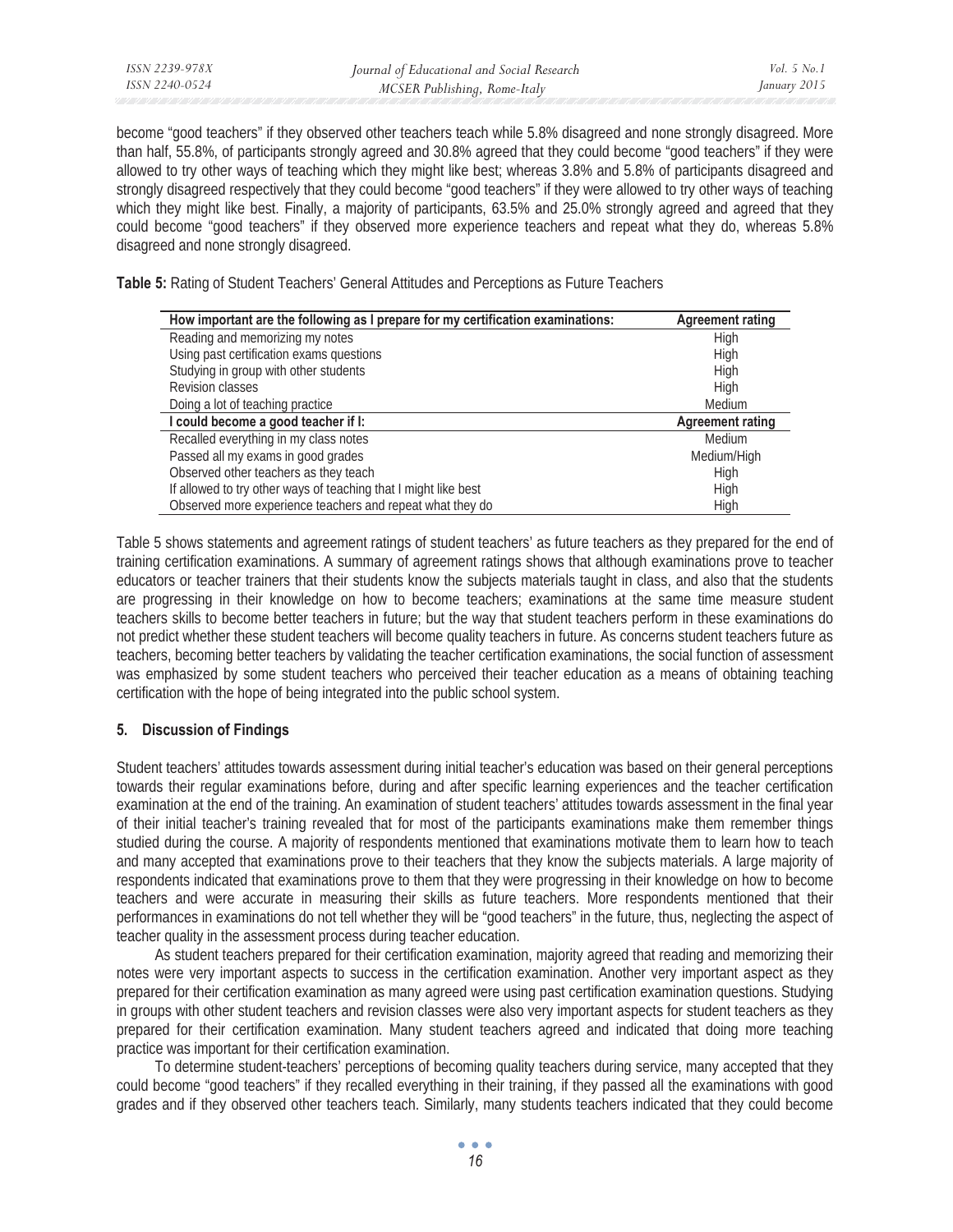"good teachers" if they observed more experience teachers and repeat what they do and if they were allowed to try other ways of teaching which they might like best.

By observing other teachers teach, especially more experience teachers, and by allowing them to try other ways of teaching which they might like best, student teachers learn new ways of teaching that are contextually viable. This is because student teachers already have images of 'a good teacher' and of 'what good teachers do' as they come to preservice learning. These are 'rooted in their society's views of education but also derive from their own personal experiences of schooling' (Stuart et al., 2009). The social and pedagogic purposes of assessment are here intertwined as student teachers need to develop their teacher-selves as the confidence that comes with this is likely to help them be open and flexible to adapting to new and challenging circumstances and to gain their pupils' trust and co-operation.

### **6. Concluding Remarks**

Assessment of student learning outcomes has been a major issue for educational and training institutions. Other issues in professional training institutions come and go, but the assessment of student learning seems to be gaining more grounds. Accrediting agencies and employers have incorporated suggestive criteria for what constitutes an effective assessment activity. Teacher quality, for many teacher educators and educational administrators, goes far beyond performance in end of training examinations and certification examination.

The attitudes and perceptions of student teachers' therefore suggest that assessment processes at GTTC are dominated by traditional methods such as repetition of facts and knowledge learned during training (Tabulawa 2003; Bigge & Shermis, 2004). However, as demand for quality learning outcomes are getting higher in basic education, emphasis need to be place on other factors for determining teacher quality in initial teacher education (ITE) programmes and not so much on the end results or social functions of the assessment of students teachers which is certification – performance in end of course examination (Tchombe, 1998).

Investing in other forms of determining teacher quality in basic teacher education by teacher educators or institutional administrators would requires student teachers graduating from Cameroon Teacher Training Colleges ideally seeking to know and build on what they learnt – pedagogic character. Pedagogic functions of assessment will enable student teachers to have adequate competences to become creative, innovative and inclusive teachers during service. As such, student teachers will become accountable for quality learning outcomes in Cameroonian nursery and primary schools (platforms for success in secondary and higher education) as expected in the post-Jomtien era, a learnercentered pedagogy which is still a distant reality in teacher education in Cameroon.

### **References**

Bigge, M. L., & Shermis, S. S. (2004). Learning Theories for Teachers. (3rd ed.). London: Pearson Press.

- Black, P., & Wiliam, D. (2003). In praise of educational research: formative assessment. British Educational Research Journal, 29(5), 623–637.
- Brown, G. T. (2004). Teachers' conceptions of assessment: implications for policy and professional development. Assessment in Education: Principles, Policy & Practice, 11(3), 301-318.
- Coultas, J., & Lewin, K. M. (2002). 'Who becomes a teacher? The characteristics of student teachers in four countries.' International Journal of Educational Development, 22, 243-260.
- Crossouard, B. (2009). 'A sociological reflection on formative assessment and collaborative challenges in the State of New Jersey.' Research Papers in Education, 24(1), 77-93.
- Dembele, M. (2003). Pedagogical renewal and teacher development in sub-saharan Africa: A thematic synthesis paper presented during ADEA biennial meeting in Grand Baie. Mauritius, December 3-6, Mauritius, ADEA.
- Fokeng, E. G. (2007). The history of education in Cameroon, 1844-2004. New York: Edwin Mecler Press.
- Gardner, J. (2006). Assessment and Learning. London: Sage Publications.
- Karp, G. G., & Wood, M. L. (2008). Pre-service Teachers' Perceptions about Assessment and its Implications. Journal of Teaching in Physical Education, 27(3), 327-346.
- Lewin, K., & Dunne, M. (2000). 'Policy and Practice in Assessment in Anglophone Africa: Does Globalization explain Convergence?' Assessment in Education, 7(3), 379-399.
- Lewin, K. M., & Stuart, J. S. (2003). Researching Teacher Education: New Perspectives on Practice, Performance and Policy. MUSTER Synthesis Report, London: DFID.
- MINESUP, (1998). Law No. 98/004 of April 14 1998 to lay down guidelines for education in Cameroon. Yaounde: Ministry of National Education, Cameroon.

MINESUP, (1995). National forum on education: Final report. Yaounde: Ministry of National Education, Cameroon.

Ndongko, T.M., & Nyamnjoh, F.B. (2000), 'The General Certificate of Education Board' in Ndongko, T. & Tambo I. L. (eds.), Educational